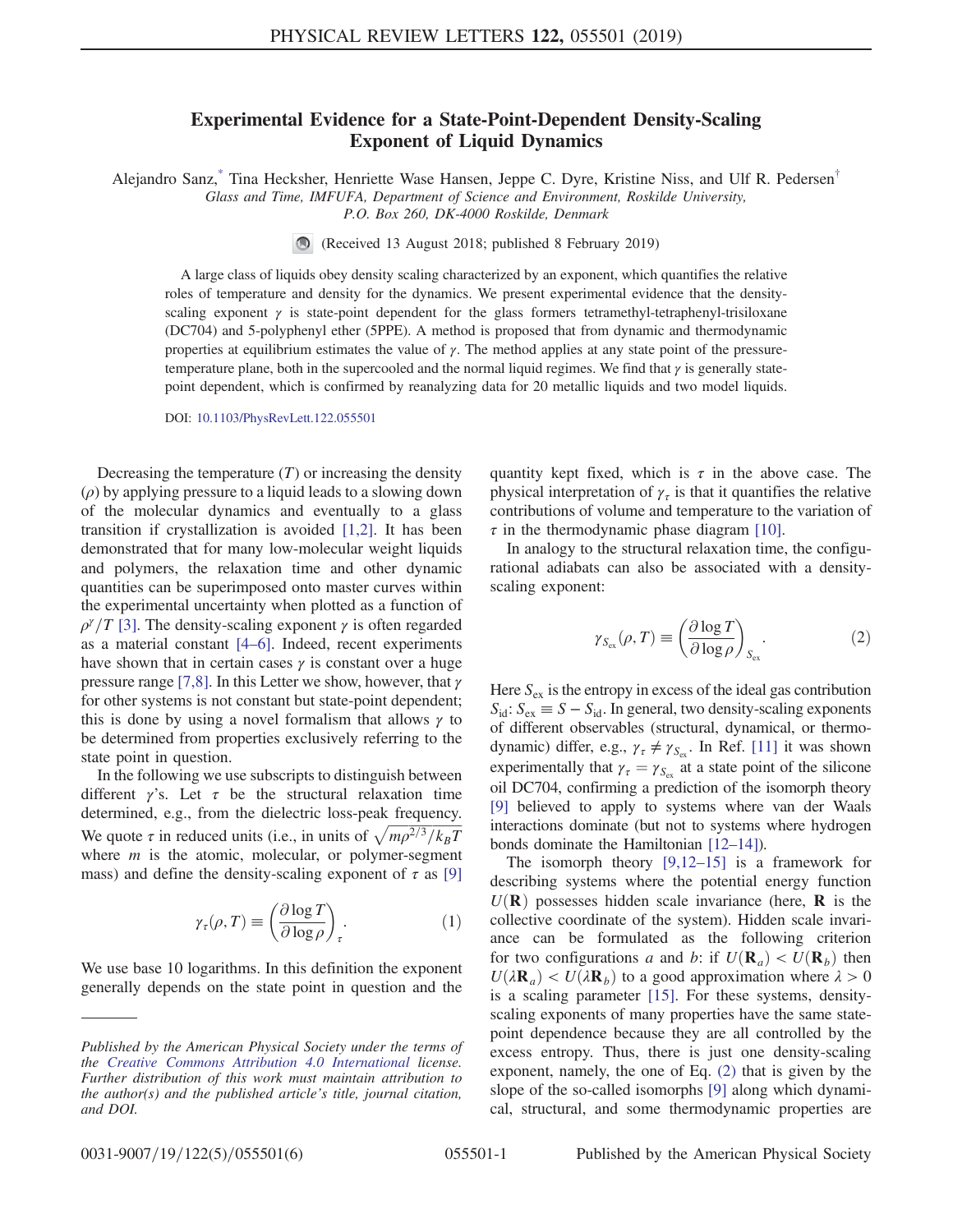constant in reduced units. As an application, the isomorph theory explains Rosenfeld's excess entropy scaling law [\[16](#page-4-11)–19], i.e., the fact that the relaxation time in many systems is a function of the excess entropy:  $\tau(S_{ex})$  [\[20\].](#page-4-12)

In the isomorph theory,  $\gamma$  generally depends on both density and temperature [\[15\]](#page-4-10). Previously, Alba-Simionesco, Kivelson and Tarjus (AKT) investigated the validity of a scaling law for activated dynamics where the density-scaling exponent is a function of only the density [\[2,21,22\]](#page-4-13). Regarding  $\gamma$  as a material constant is an even more restrictive assumption, which only applies rigorously if the potential part of the Hamiltonian can be approximated by a sum of inverse power-law (IPL) pair interactions  $r^{-n}$  plus an arbitrary constant (the "IPL hypothesis";  $n$  is the same for all terms but prefactors may differ) [\[4,23](#page-4-4)–27]. In that case, the density-scaling exponent is state-point independent and the relaxation time is simply a function of  $\rho^{\gamma}/T$  with  $\gamma = n/3$ .

In this Letter we investigate the state-point dependence of  $\gamma$  without any model assumptions in a treatment that emphasizes error estimates. In general, the following four scenarios are possible: (A)  $\gamma$  is a material constant (the IPL hypothesis), (B)  $\gamma$  is a function only of density (the AKT hypothesis), (C)  $\gamma$  varies throughout the two-dimensional thermodynamic phase diagram in matter controlled by the excess entropy (the isomorph-theory prediction [\[15\]\)](#page-4-10), or (D) the completely general case in which there are different density-scaling exponents for different quantities, each of which generally varies throughout the phase diagram.

<span id="page-1-3"></span>We first give an expression for  $\gamma_{\tau}$  in terms of quantities that can be measured at isobaric or isothermal conditions where most experiments are performed. Inspired by Angell [\[28\]](#page-5-0) we define the following generalized fragility [\[6,10,22,28](#page-4-14)–30]:

$$
m_B^A \equiv \left(\frac{\partial \log \tau}{\partial A}\right)_B, \tag{3}
$$

where A and B are thermodynamic variables such as T,  $\rho$ , or *p*. Note that the generalized fragility is *not* defined as a dimensionless Angell-type index. Moreover, the temperature fragility  $m_p^T$  (which is negative) is related to the<br>apparent activation enthalpy  $[6] H = k \left[ \frac{\partial \log \tau}{\partial (1/T)} \right]$ apparent activation enthalpy [\[6\]](#page-4-14)  $H_p \equiv k_B \left[\partial \log \tau / \partial (1/T)\right]_p$ by  $H_p = -k_B T^2 m_p^T$ . When the temperature fragility  $m_p^T$ <br>is evaluated at the glass transition temperature  $T$  at is evaluated at the glass transition temperature  $T_g$  at amplient pressure (0.1 MPa), the relation to Angell's ambient pressure (0.1 MPa), the relation to Angell's dimensionless fragility index [\[31\]](#page-5-1) is given by  $m_{\text{Angel}} \equiv$  $[\partial \log \tau / \partial (T_g/T)]_{p,T=T_g} = -T_g m_{p=0.1 \text{ MPa}}^{1=1_g}$ . The isochoric activation energy  $E_V \equiv k_B [\partial \log \tau / \partial (1/T)]_\rho$  [\[6\]](#page-4-14) can also be expressed via a generalized fragility as  $E_V = -k_B T^2 m_D^T$ .<br>We next, consider the pressure fragility  $m_P^P$  and

We next consider the pressure fragility  $m_T^p$  and<br>nperature fragility  $m^T$  because these two quantities temperature fragility  $m_p^T$  because these two quantities<br>are directly experimentally accessible. We rewrite x are directly experimentally accessible. We rewrite  $\gamma_{\tau}$ , Eq. [\(1\)](#page-0-1), in terms of the ratio between two generalized

<span id="page-1-0"></span>fragilities by using the identity  $(\partial \log T/\partial \log \rho)_\tau$  =  $-(\partial \log \tau/\partial \log \rho)_T(\partial \log T/\partial \log \tau)_{\rho}$ , resulting in

$$
\gamma_{\tau} = -\frac{\rho m_T^{\rho}}{T m_{\rho}^T}.
$$
\n(4)

Typically the pressure and not the density is controlled in an experiment. Thus, we aim for an expression involving  $m_T^p$  and  $m_P^T$ . From the chain rule one has  $m_T^{\rho} =$ <br>(alog  $\tau/\partial p$ ) (an/a) It follows that  $(\partial \log \tau/\partial p)_T (\partial p/\partial \rho)_T$ . It follows that

$$
m_T^{\rho} = K_T m_T^{\rho} / \rho, \qquad (5)
$$

<span id="page-1-1"></span>in which  $K_T \equiv (\partial p/\partial \log \rho)_T$  is the isothermal bulk modulus. Using the identity  $(\partial \log \tau / \partial T)_{\rho} = (\partial \log \tau / \partial T)_{p} + (\partial \log \tau / \partial T)_{p}$  $\partial p_T(\partial p/\partial T)_{\rho}$ , and inserting the thermal-expansion coefficient at constant pressure  $\alpha_p = -(\partial \log \rho/\partial T)_p$  one obtains

$$
m_{\rho}^T = m_P^T + \alpha_p K_T m_T^p. \tag{6}
$$

<span id="page-1-2"></span>Finally, by combining Eqs. [\(4\)](#page-1-0)–[\(6\)](#page-1-1) we arrive at an expression that relates  $\gamma_{\tau}$  to directly measurable equilibrium properties

$$
\gamma_{\tau} = -\frac{K_T m_T^p}{T m_P^T + \alpha_p T K_T m_T^p}.\tag{7}
$$

Thus, the state-point dependence of the density-scaling exponent  $\gamma_{\tau}$  can be obtained from the thermal-expansion coefficient  $(\alpha_p)$ , the pressure and temperature fragilities  $(m_T^p)$ and  $m_p^T$ ), and the isothermal bulk modulus  $(K_T)$ . The idea of computing  $\alpha$  from two fracilities has been discussed are computing γ from two fragilities has been discussed previously in studies of supercooled liquids [\[6,10,21,30\]](#page-4-14). Here we have generalized this approach to the entire liquid state, i.e., also in the normal equilibrium liquid phase far from the glass transition.

Because of the measuring methods favored in our lab [\[32\]](#page-5-2), we determine the isothermal bulk modulus from the adiabatic modulus  $K<sub>S</sub>$  measured from the speed of sound [\[32\]](#page-5-2) via  $K_T = K_S \rho C_p / [\rho C_p + T \alpha_p^2 K_S]$ , in which  $C_p$  is the isoberic heat capacity (which in the data discussed below isobaric heat capacity (which in the data discussed below was measured with differential scanning calorimetry).

We focus the investigation on two well-studied van der Waals liquids, tetramethyl-tetraphenyl-trisiloxane (DC704) and 5-polyphenyl ether (5PPE), with values of  $T<sub>q</sub>$  at atmospheric pressure of 211 and 245 K, respectively [\[33\]](#page-5-3). As an example, Fig. [1](#page-2-0) collects the quantities needed to calculate  $\gamma_{\tau}$  for DC704 from Eq. [\(7\)](#page-1-2) where  $K_T$  is computed from  $K_s$  and  $C_p$  as mentioned above. Figure [2\(a\)](#page-2-1) shows the dielectric relaxation times at atmospheric pressure for the silicone oil DC704, while Fig. [2\(b\)](#page-2-1) displays  $\gamma_{\tau}$  at four temperatures along the 0.1 MPa isobar. Figure [2\(b\)](#page-2-1) shows an increase of  $\gamma_{\tau}$  as temperature increases or density decreases (inset) at ambient pressure.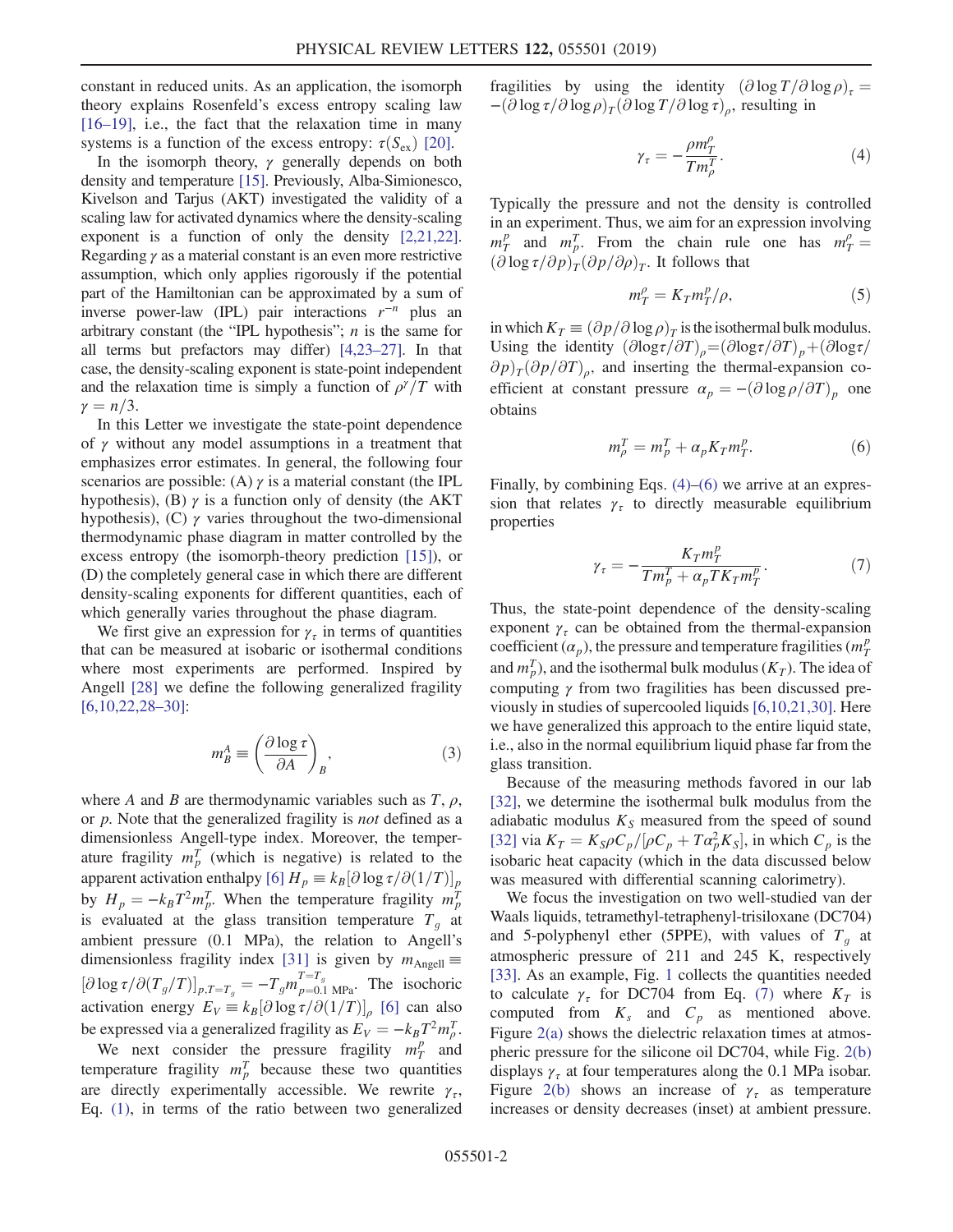<span id="page-2-0"></span>

FIG. 1. Experimental dynamic and thermodynamic properties used for calculating the exponent  $\gamma_{\tau}$  at two different state points,  $(228 K, 0.1 MPa)$  and  $(243 K, 0.1 MPa)$ , for the silicone oil DC704. (a) The pressure fragility along two isotherms as a function of pressure (from dielectric relaxation measurements). The solid lines are estimated values and the dashed lines are the positive and negative uncertainties. (b) The temperature fragility at 0.1 MPa as a function of temperature (from dielectric relaxation measurements). (c) Adiabatic bulk modulus from the standing waves in the piezoceramic bulk transducer [\[32\].](#page-5-2) Red crosses highlight the values of  $K_s$  used for calculating  $\gamma_{\tau}$  at four different temperatures. (d) The thermal expansion coefficient extracted from PVT measurements. (e) Temperature evolution of the density of liquid DC704 from the Tait equation (solid line) and from the extrapolation of the values at room conditions by using the expansion coefficient (dashed line). (f) Heat capacity as a function of temperature from differential scanning calorimetry measurements. The blue circle included in panel (f) corresponds to literature data [\[34\]](#page-5-4). The  $P_{\gamma i}$  value in each panel indicates the contributions to the statistical error on the estimate of  $\gamma_{\tau}$  at  $T = 228$  K by using Eq. [\(6\)](#page-1-1).

In order to evaluate to which extent the measured quantities contribute to the uncertainty of  $\gamma_{\tau}$  and, in this way, to predict where one should give particular attention to reduce as much as possible the uncertainty, we use statistical tools. A large population of values for each variable ( $N = 10<sup>5</sup>$ ) are sampled by a Monte Carlo approach that assumes a Gaussian distribution centered about the mean with variance determined from the estimated error. The error is calculated by sampling a random collection of different scenarios for the variables in Eq. [\(7\).](#page-1-2) The  $P_{\gamma i}$ values in the panels of Fig. [1](#page-2-0) represent the pairwise Pearson correlation coefficients between  $\gamma_{\tau}$  and the variables involved in the computation of Eq. [\(7\)](#page-1-2). If  $P_{\gamma i}$  equals 100%, there is a total positive correlation while zero

<span id="page-2-1"></span>

FIG. 2. (a) The structural relaxation time  $\tau$  of DC704 determined from the dielectric loss-peak frequency. Black circles correspond to the temperature evolution at ambient pressure, while stars correspond to data at varying pressure; red 218, blue 228, pink 235, and green 242 K. The inset shows the pressure dependence of the structural relaxation time for the isotherm at 243 K, including the linear slope associated to the pressure fragility according to Eq. [\(3\)](#page-1-3). These dielectric data have been acquired using a new home-built high-pressure setup and are in good agreement with previous data obtained by our group using different dielectric setups [\[35,36\]](#page-5-5). (b) Density-scaling exponent [Eq. [\(7\)\]](#page-1-2) as a function of temperature at atmospheric pressure (0.1 MPa). The black line indicates the average value of  $\gamma_{\tau}$ , the red line is a guide to the eye. The inset displays  $\gamma_{\tau}$  as a function of density (the blue line is a guide to the eye).

indicates an absolute lack of correlation. We find that the properties with the strongest correlation with  $\gamma_{\tau}$  are the pressure fragility  $m_T^p$ , followed by the temperature fragility  $m_T^T$ . It is therefore recommended to measure these two  $m_{p}^{T}$ . It is therefore recommended to measure these two<br>generalized fracilities with high accuracy in order to reduce generalized fragilities with high accuracy in order to reduce the uncertainty in  $\gamma_{\tau}$ . On the other hand, slight variations in the density and in the thermal-expansion coefficient have only a minor effect on the resulting values of  $\gamma_{\tau}$ . The final error estimates on  $\gamma_{\tau}$  are shown as error bars in Fig. [2\(b\)](#page-2-1).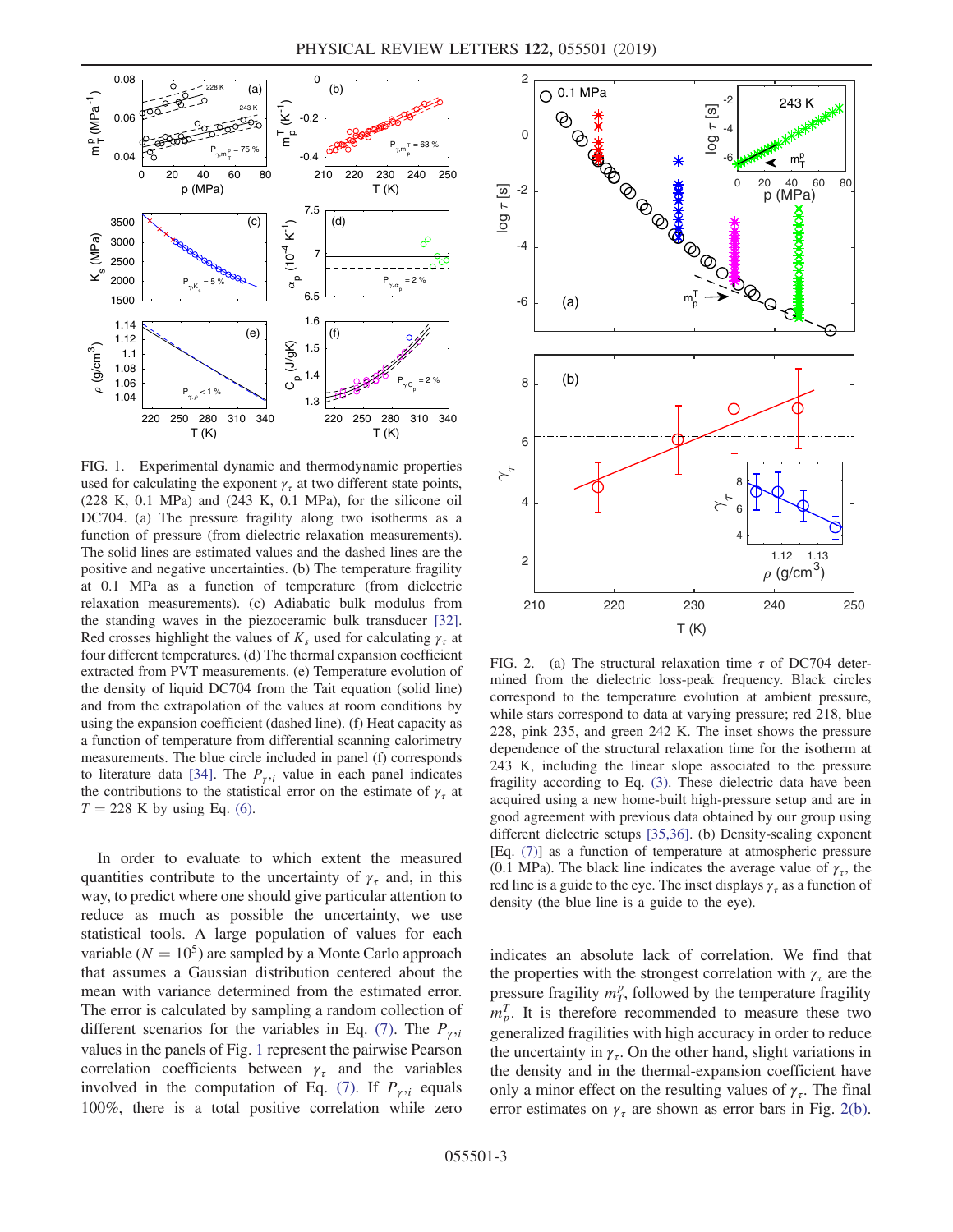<span id="page-3-0"></span>TABLE I. Density-scaling exponent of the structural relaxation time  $\gamma_{\tau}$  at  $p = 0.1$  MPa for different substances obtained from Eq. [\(7\)](#page-1-2).

| Substance $(T_a)$  | T     | $\gamma_{\tau}$ |
|--------------------|-------|-----------------|
| DC704 (211 K)      | 218 K | $4.5 \pm 0.8$   |
|                    | 228 K | $6.1 \pm 1.1$   |
|                    | 235 K | $7.1 \pm 1.5$   |
|                    | 242 K | $7.2 \pm 1.3$   |
| 5PPE (245 K)       | 268 K | $5.4 \pm 0.2$   |
|                    | 284 K | $7.8 \pm 0.5$   |
| Glycerol $(185 K)$ | 230 K | $0.88 \pm 0.09$ |
|                    | 258 K | $0.43 \pm 0.05$ |
| DPG (195 K)        | 240 K | $1.3 \pm 0.2$   |

Results are based on measurements presented in this study and data in Refs. [\[3,6,11,35,37](#page-4-3)–42].

Table [I](#page-3-0) summarizes our findings for DC704 and 5PPE. The average  $\gamma_{\tau}$  of DC704 is 6  $\pm$  1 for the investigated state points. This is consistent with the density-scaling exponent 6.2 reported in Refs. [\[11,37\]](#page-4-8) assuming a constant gamma (scenario A), suggesting that the exponent reported in Refs. [\[11,37\]](#page-4-8) is the average of the actual, state-point dependent  $\gamma_{\tau}$ 's. In Ref. [\[11\]](#page-4-8) it was shown that  $\gamma_{\tau} = \gamma_{S_{\infty}}$ for DC704. Thus, of the possible scenarios outlined above one concludes that DC704 belongs to either B or C. To demonstrate the general applicability of our approach, we include in Table [I](#page-3-0) the values of  $\gamma_{\tau}$  for the two hydrogenbonded liquids glycerol and dipropylene glycol (DPG) using own data, as well as data from the literature. Unlike the van der Waals bonded liquids DC704 and 5PPE, the hydrogen-bonded liquids have been shown to belong to scenario (D) with density-scaling exponents that depend on the observable [\[12\]](#page-4-9). The  $\gamma_{\tau}$  values of the hydrogen-bonded liquids are much lower than those of the van der Waals bonded liquids. From the definition in Eq. [\(1\)](#page-0-1) it follows that the dynamics of hydrogen-bonded liquids is less affected by a (relative) change of density than by a (relative) change of temperature.

Figure [3](#page-3-1) shows that the density-scaling exponents are also state-point dependent for model liquids and metals. Figure [3\(a\)](#page-3-1) shows  $\gamma_{S_{\rm ex}}$  computed from molecular dynamics simulations [\[43\]](#page-5-6) of the Lennard-Jones (LJ) liquid [\[44\]](#page-5-7) and of the Lennard-Jones trimer suggested by Lewis and Wahnström [\[45\]](#page-5-8) as a coarse-grained model for orthoterphenyl (LW-oTP). In line with the experimental findings, the LW-oTP model shows an increase of the exponent with temperature, though less dramatic than in experiments (we note that this is an inaccurate model of real oTP, for instance, it predicts a wrong crystal structure [\[46\]\)](#page-5-9). In Fig. [3\(b\)](#page-3-1) we reanalyze experimental data for 20 metallic liquids [\[47\],](#page-5-10) including metals where ab initio density functional theory calculations demonstrate hidden-scale invariance [\[48\].](#page-5-11) For the monatomic metallic liquids, the density-scaling exponent of excess entropy is estimated using  $\gamma_{S_{\text{ex}}} = [\gamma_G - k_B/c_v]/[1 - 3k_B/c_v]$ , where  $\gamma_G = \alpha_p K_T/\rho c_v$  is the thermodynamic Grüneisen param-<br>eter [40] (it is assumed that the material is above the eter [\[49\]](#page-5-12) (it is assumed that the material is above the Debye temperature [\[13,48\]\)](#page-4-15). The exponents have significant temperature dependencies with both positive and negative slopes along the  $p = 0.1$  MPa isobar. In Ref. [\[48\]](#page-5-11) it was shown that the ab initio energy surfaces of 57 elements have hidden-scale invariance. This suggests that metals belong to scenario B or C. These results are in line with the state-point dependence of the densityscaling exponent found in simulations of the Kob-Andersen binary Lennard-Jones mixture [\[50\],](#page-5-13) and they are also consistent with the generalized scaling equation of state reported in Ref. [\[51\]](#page-5-14). The latter study proposes a density dependence of the density-scaling exponent with two parameters that can be estimated from their generalized

<span id="page-3-1"></span>

FIG. 3. (a) Comparison of experimentally determined density-scaling exponents (open symbols) with values of two model liquids (filled symbols). (b) The density-scaling exponent of the configurational adiabat  $\gamma_{S_{\alpha}}$  for liquid metals computed by reanalyzing experimental data compiled in Ref. [\[47\]](#page-5-10).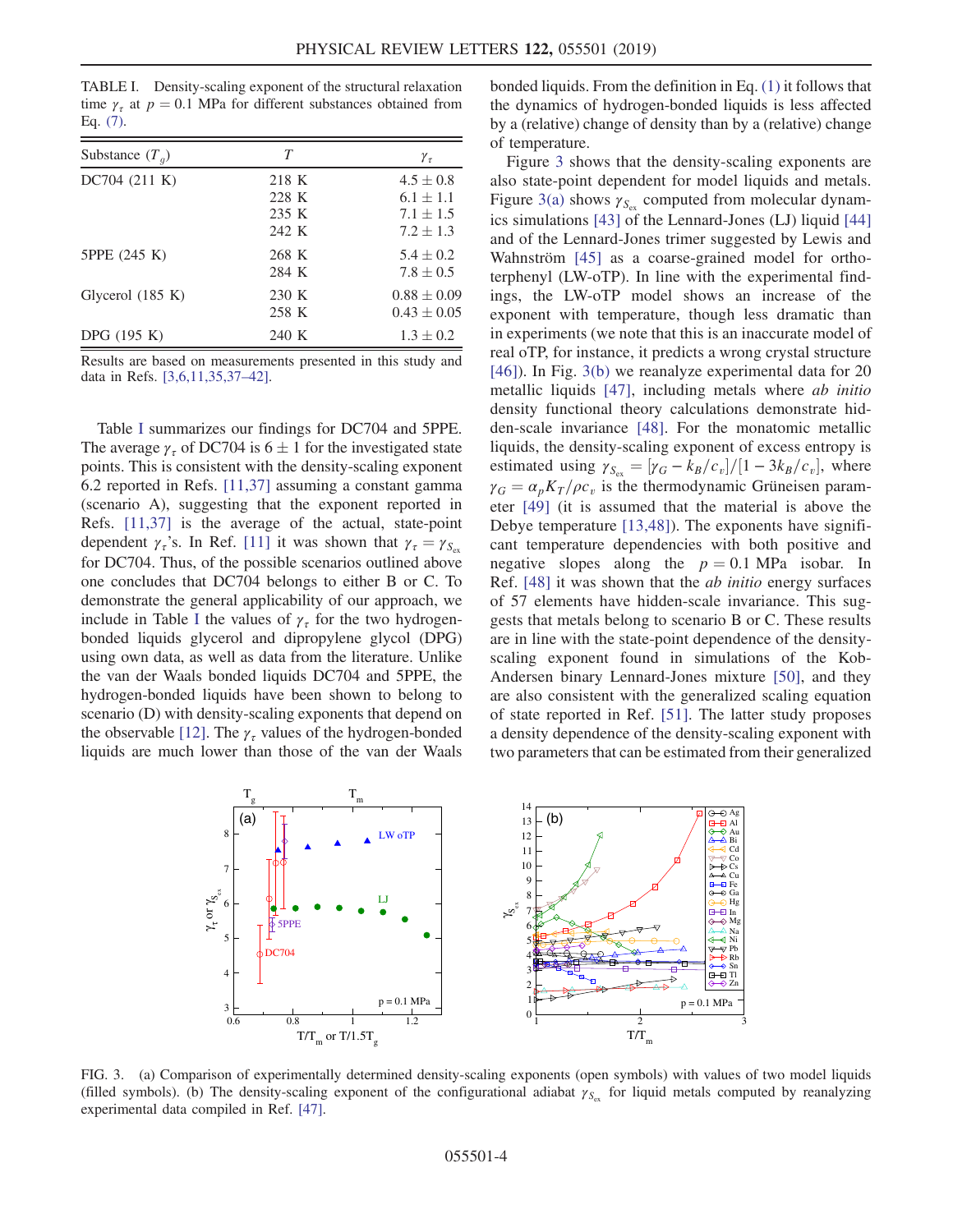density-scaling equation of state [\[51\]](#page-5-14). In this way, it is possible to determine the evolution of  $\gamma$  with density from PVT measurements, as was recently reported for several organic liquids [\[52\].](#page-5-15)

Finally, we note that Eq. [\(7\)](#page-1-2) for  $\gamma_{\tau}$  can be evaluated for any liquid regardless of its vitrification ability and that the formalism does not assume activated dynamics [\[21\]](#page-4-16). Thus, the suggested procedure can be used at any given point in the temperature-pressure plane. It has been shown that the isomorph theory allows one to make predictions for the variation of properties along the freezing line [\[53\]](#page-5-16) and outof-equilibrium relaxation [54–[56\],](#page-5-17) assuming that a liquid belongs to scenarios A–C. For these applications it is pertinent to know  $\gamma$  at the state points of interest.

In summary, we have shown that it is possible to determine the density-scaling exponent  $\gamma_{\tau}$  from dynamic and thermodynamic properties of liquids. The analysis shows that  $\gamma_{\tau}$  in general is state-point dependent. The expression presented in Eq. [\(7\)](#page-1-2) connects  $\gamma_{\tau}$  to measurable quantities that can be estimated over a wide range of thermodynamic conditions, from state points near the glass transition to well above the melting point (including elevated pressures). The new route is free of model assumptions.

This study was initiated after a series of discussions between Niels Boye Olsen and URP. This work is supported by the VILLUM Foundation's VKR-023455 and Matter (16515) Grants.

<span id="page-4-1"></span><span id="page-4-0"></span>[\\*](#page-0-2) asanz@ruc.dk [†](#page-0-2) urp@ruc.dk

- <span id="page-4-2"></span>[1] K. Binder and W. Kob, Glassy Materials and Disordered Solids: An Introduction to Their Statistical Mechanics (World Scientific, Singapore, 2005).
- <span id="page-4-13"></span>[2] C. Alba-Simionesco, A. Cailliaux, A. Alegria, and G. Tarjus, Scaling out the density dependence of the  $\alpha$ relaxation in glass-forming polymers, [Europhys. Lett.](https://doi.org/10.1209/epl/i2004-10214-6) 68, [58 \(2004\).](https://doi.org/10.1209/epl/i2004-10214-6)
- <span id="page-4-3"></span>[3] C. M. Roland, S. Hensel-Bielowka, M. Paluch, and R. Casalini, Supercooled dynamics of glass-forming liquids and polymers under hydrostatic pressure, [Rep. Prog. Phys.](https://doi.org/10.1088/0034-4885/68/6/R03) 68[, 1405 \(2005\)](https://doi.org/10.1088/0034-4885/68/6/R03).
- <span id="page-4-4"></span>[4] A. Tölle, H. Schober, J. Wuttke, O. G. Randl, and F. Fujara, Fast Relaxation in a Fragile Liquid under Pressure, [Phys.](https://doi.org/10.1103/PhysRevLett.80.2374) Rev. Lett. 80[, 2374 \(1998\)](https://doi.org/10.1103/PhysRevLett.80.2374).
- <span id="page-4-14"></span>[5] R. Casalini and C. M. Roland, Thermodynamical scaling of the glass transition dynamics, [Phys. Rev. E](https://doi.org/10.1103/PhysRevE.69.062501) 69, 062501 [\(2004\).](https://doi.org/10.1103/PhysRevE.69.062501)
- [6] R. Casalini and C. M. Roland, Determination of the Thermodynamic Scaling Exponent for Relaxation in Liquids from Static Ambient-Pressure Quantities, [Phys.](https://doi.org/10.1103/PhysRevLett.113.085701) Rev. Lett. 113[, 085701 \(2014\).](https://doi.org/10.1103/PhysRevLett.113.085701)
- <span id="page-4-5"></span>[7] T. C. Ransom, M. Ahart, R. J. Hemley, and C. M. Roland, Vitrification and density scaling of polyurea at pressures up to 6 Gpa, [Macromolecules](https://doi.org/10.1021/acs.macromol.7b01676) 50, 8274 (2017).
- [8] T. C. Ransom and W. F. Oliver, Glass Transition Temperature and Density Scaling in Cumene at Very High Pressure, Phys. Rev. Lett. 119[, 025702 \(2017\).](https://doi.org/10.1103/PhysRevLett.119.025702)
- <span id="page-4-6"></span>[9] N. Gnan, T. B. Schrøder, U. R. Pedersen, N. P. Bailey, and J. C. Dyre, Pressure-energy correlations in liquids. IV. "Isomorphs" in liquid phase diagrams, [J. Chem. Phys.](https://doi.org/10.1063/1.3265957) 131[, 234504 \(2009\).](https://doi.org/10.1063/1.3265957)
- <span id="page-4-7"></span>[10] K. Niss, C. Dalle-Ferrier, G. Tarjus, and C. Alba-Simionesco, On the correlation between fragility and stretching in glass-forming liquids, [J. Phys. Condens. Matter](https://doi.org/10.1088/0953-8984/19/7/076102) 19, 076102 [\(2007\).](https://doi.org/10.1088/0953-8984/19/7/076102)
- <span id="page-4-8"></span>[11] D. Gundermann, U. R. Pedersen, T. Hecksher, N. P. Bailey, B. Jakobsen, T. Christensen, N. B. Olsen, T. B. Schroder, D. Fragiadakis, R. Casalini, C. M. Roland, J. C. Dyre, and K. Niss, Predicting the density-scaling exponent of a glassforming liquid from Prigogine–Defay ratio measurements, Nat. Phys. 7[, 816 \(2011\)](https://doi.org/10.1038/nphys2031).
- <span id="page-4-9"></span>[12] U. R. Pedersen, N. P. Bailey, T. B. Schrøder, and J. C. Dyre, Strong Pressure-Energy Correlations in van der Waals Liquids, Phys. Rev. Lett. 100[, 015701 \(2008\)](https://doi.org/10.1103/PhysRevLett.100.015701).
- <span id="page-4-15"></span>[13] N. P. Bailey, U. R. Pedersen, N. Gnan, T. B. Schrøder, and J. C. Dyre, Pressure-energy correlations in liquids. II. Analysis and consequences, [J. Chem. Phys.](https://doi.org/10.1063/1.2982249) 129, 184508 [\(2008\).](https://doi.org/10.1063/1.2982249)
- [14] J. C. Dyre, Hidden scale invariance in condensed matter, [J. Phys. Chem. B](https://doi.org/10.1021/jp501852b) 118, 10007 (2014).
- <span id="page-4-10"></span>[15] T. B. Schrøder and J. C. Dyre, Simplicity of condensed matter at its core: Generic definition of a Roskilde-simple system, J. Chem. Phys. 141[, 204502 \(2014\)](https://doi.org/10.1063/1.4901215).
- <span id="page-4-11"></span>[16] Y. Rosenfeld, Relation between the transport coefficients and the internal entropy of simple systems, [Phys. Rev. A](https://doi.org/10.1103/PhysRevA.15.2545) 15, [2545 \(1977\)](https://doi.org/10.1103/PhysRevA.15.2545).
- [17] J. Mittal, J. R. Errington, and T. M. Truskett, Relationship between thermodynamics and dynamics of supercooled liquids, J. Chem. Phys. 125[, 076102 \(2006\).](https://doi.org/10.1063/1.2336197)
- [18] Y. Rosenfeld, A quasi-universal scaling law for atomic transport in simple fluids, [J. Phys. Condens. Matter](https://doi.org/10.1088/0953-8984/11/28/303) 11, 5415 [\(1999\).](https://doi.org/10.1088/0953-8984/11/28/303)
- [19] N. Jakse and A. Pasturel, Excess entropy scaling law for diffusivity in liquid metals, Sci. Rep. 6[, 20689 \(2016\)](https://doi.org/10.1038/srep20689).
- <span id="page-4-12"></span>[20] J. C. Dyre, Perspective: Excess-entropy scaling, [J. Chem.](https://doi.org/10.1063/1.5055064) Phys. 149[, 210901 \(2018\).](https://doi.org/10.1063/1.5055064)
- <span id="page-4-16"></span>[21] C. Alba-Simionesco, D. Kivelson, and G. Tarjus, Temperature, density, and pressure dependence of relaxation times in supercooled liquids, [J. Chem. Phys.](https://doi.org/10.1063/1.1452724) 116, 5033 (2002).
- [22] C. Alba-Simionesco and G. Tarjus, Temperature versus density effects in glassforming liquids and polymers: A scaling hypothesis and its consequences, [J. Non-Cryst.](https://doi.org/10.1016/j.jnoncrysol.2006.05.037) Solids 352[, 4888 \(2006\)](https://doi.org/10.1016/j.jnoncrysol.2006.05.037).
- [23] W. G. Hoover, S. G. Gray, and K. W. Johnson, Thermodynamic properties of the fluid and solid phases for inverse power potentials, [J. Chem. Phys.](https://doi.org/10.1063/1.1676196) 55, 1128 (1971).
- [24] K. Koperwas, A. Grzybowski, K. Grzybowska, Z. Wojnarowska, J. Pionteck, A. P. Sokolov, and M. Paluch, Pressure coefficient of the glass transition temperature in the thermodynamic scaling regime, [Phys. Rev. E](https://doi.org/10.1103/PhysRevE.86.041502) 86, 041502 [\(2012\).](https://doi.org/10.1103/PhysRevE.86.041502)
- [25] A. N. Papathanassiou, Density scaling of the diffusion coefficient at various pressures in viscous liquids, [Phys.](https://doi.org/10.1103/PhysRevE.79.032501) Rev. E 79[, 032501 \(2009\)](https://doi.org/10.1103/PhysRevE.79.032501).